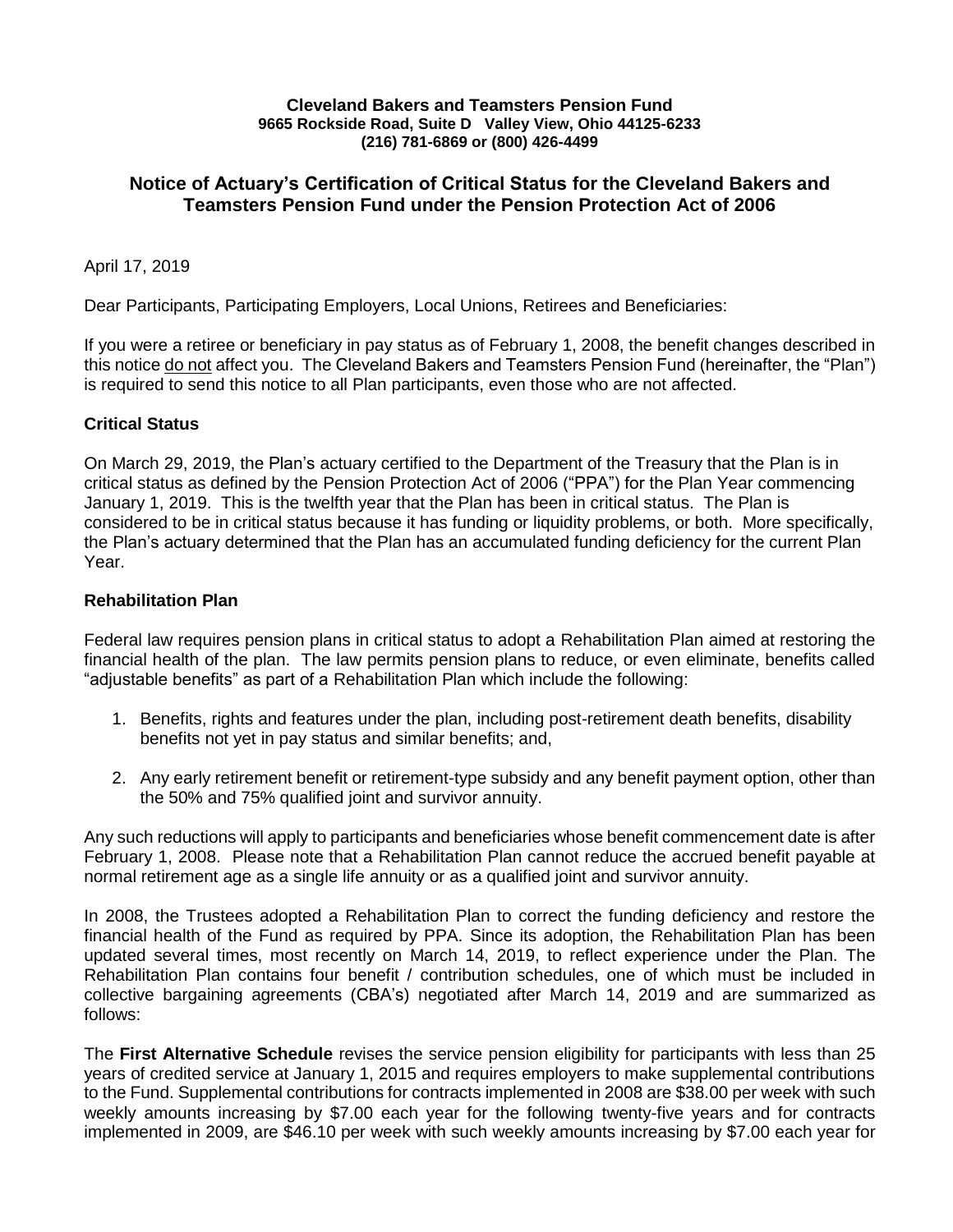the following twenty-four years. For contracts implemented in 2010, supplemental contributions are \$55.67 per week with such weekly amounts increasing by \$7.00 each year for the following twenty-three years and for contracts implemented in 2011, supplemental contributions are \$67.33 per week with such weekly amounts increasing by \$7.00 each year for the following twenty-two years. For contracts implemented in 2012, supplemental contributions are \$82.07 per week with such weekly amounts increasing by \$7.00 each year for the following twenty-one years.

For negotiated contracts in 2014, increases starting in 2014 will increase from their previous level by \$7.00. Starting January 1, 2015, an employer will pay an additional contribution rate of \$13.15 on top of the \$7.00 increases under the initial Rehabilitation Plan. There will be subsequent increases to the weekly contribution rate of \$20.15 (\$13.15 + \$7.00) each year through 2024.

For negotiated contracts in 2015, increases starting in 2015 will increase from their previous level by \$20.15. Starting January 1, 2016, an employer will pay an additional contribution rate of \$10.20 on top of the \$20.15 increases under the initial Rehabilitation Plan. Except as noted in the next paragraph for years 2017 through 2020, there will be subsequent increases to the weekly contribution rate of \$30.35 (\$10.20 + \$20.15) each year through 2026.

Increases for 2017 and 2018 were \$11.00. Increases for 2019 and 2020 will be \$7.00. Starting January 1, 2019 and ending December 31, 2020, an employer will pay increases to the weekly contribution rate of \$7.00, after which the subsequent increases to the weekly contribution rate will return to the previous level of \$30.35 for each year through 2026. Supplemental contributions will be payable in 2027 through 2029 based on the 2026 rate (i.e., no increase in supplemental contributions after 2026).

The **Second Alternative Schedule** provides the same benefits as the First Alternative Schedule and requires an employer to pay a lump sum enhanced withdrawal liability payment, while permitting a specified portion of the employer's employees to continue plan participation for up to 36 months. Under the Second Alternative Schedule, the employer will be required to agree that the amount of its enhanced withdrawal liability payment shall be increased by an amount necessary for the employers remaining in the Pension Fund to avoid any increase in their supplemental contribution rate which would have resulted from allowance of a "split bargaining unit" under this Second Alternative Schedule and that it will not challenge the amount of the enhanced withdrawal liability payment.

The **Third Alternative Schedule** (available to an employer that withdraws from the Plan, pays its full withdrawal liability as a lump sum, and re-enters the Plan) provides the same benefits as the First Alternative Schedule, while exempting the employer from supplemental contributions. Under the Third Alternative Schedule, the Board of Trustees shall have absolute discretion to determine whether or not a withdrawal and subsequent reentry into the Plan meets the requirements of this Third Alternative Schedule.

The **Default Schedule** provides for supplemental contributions which for contracts implemented in 2008 were \$36.00 per week with such weekly amounts increasing by \$5.00 each year for the next two years, increasing by \$7.75 for the following year and then increasing by \$8.25 each year for the following twentytwo years. For contracts implemented in 2009, supplemental contributions are \$41.78 per week with such weekly amounts increasing by \$5.00 for the next year, increasing by \$7.75 for the following year and then increasing by \$8.25 each year for the following twenty-two years. For contracts implemented in 2010, supplemental contributions are \$48.62 per week with such weekly amounts increasing by \$7.75 per year for the next year, and then increasing by \$8.25 each year for the following twenty-two years. For contracts implemented in 2011, supplemental contributions are \$58.19 per week with such weekly amounts increasing by \$8.25 each year for the following twenty-two years. For contracts implemented in 2012, supplemental contributions are \$68.82 per week with such weekly amounts increasing by \$8.25 each year for the following twenty-one years.

For negotiated contracts in 2014, increases starting in 2014 will increase from their previous level by \$8.25. Starting January 1, 2015, an employer will pay an increased contribution rate of \$12.75 on top of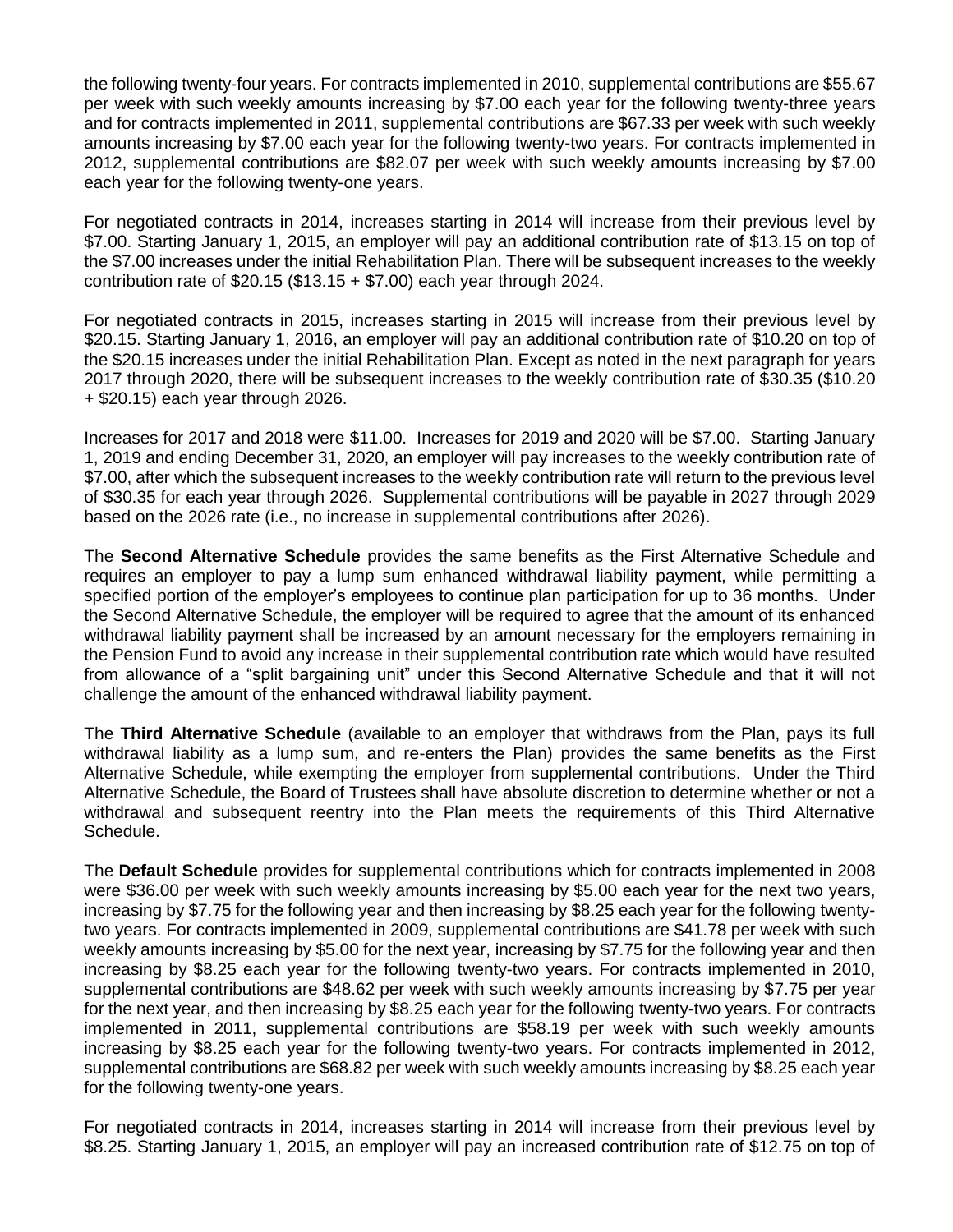the \$8.25 increases under the initial Rehabilitation Plan. There will be subsequent increases to the weekly contribution rate of \$21.00 (\$12.75 + \$8.25) each year through 2024.

For negotiated contracts in 2015, increases starting in 2015 will increase from their previous level by \$21.00. Starting January 1, 2016, an employer will pay an increased contribution rate of \$10.63 on top of the \$21.00 increases under the initial Rehabilitation Plan. Except as noted in the next paragraph for years 2017 through 2020, there will be subsequent increases to the weekly contribution rate of \$31.63 (\$10.63 + \$21.00) each year through 2026.

Increases for 2017 and 2018 were \$11.00. Increases for 2019 and 2020 will be \$7.00. Starting January 1, 2019 and ending December 31, 2020, an employer will pay increases to the weekly contribution rate of \$7.00, after which the subsequent increases to the weekly contribution rate will return to the previous level of \$31.63 for each year through 2026. Supplemental contributions will be payable in 2027 through 2029 based on the 2026 rate (i.e., no increase in supplemental contributions after 2026).

Additionally, the Default Schedule provides for the following changes in benefits:

- 1. The elimination of disability retirement benefits;
- 2. All future benefit accruals to be payable at a normal retirement age of 65 with five years of service, with benefits reduced for early payment as described below;
- 3. The elimination of unreduced early retirement benefits with 30 years of service or under the Golden 90 rule. Early retirement is still allowed, but not before age 55 with the completion of 10 years of service. Early retirement benefits will be payable with a reduction of 0.6% for each month that benefits commence prior to normal retirement age; and
- 4. The elimination of the 36-month guaranteed payment based on the accrued benefit at December 31, 1994.

On February 1, 2008, you were notified that the Plan reduced or eliminated **adjustable benefits** for Participants with deferred vested benefits under the Plan by virtue of being covered under the Default Schedule as described above. If the Trustees determine that further benefit reductions are necessary, you will receive a separate notice in the future identifying and explaining the effect of those reductions. Any reduction in adjustable benefits (other than a repeal of a recent benefit increase) will not reduce the level of a participant's basic benefit payable at normal retirement. In addition, the reductions may only apply to participants and beneficiaries whose benefit commencement date is after February 1, 2008.

### **Employer Surcharge**

The law requires that all contributing employers pay to the plan a surcharge to help correct the plan's financial situation. The amount of the surcharge is equal to a percentage of the amount an employer is otherwise required to contribute to the plan under the applicable collective bargaining agreement. With some exceptions, a 5% surcharge is applicable in the initial critical year and a 10% surcharge is applicable for each succeeding plan year thereafter in which the plan is in critical status. Such surcharges cease to be effective for employers beginning on the effective date of a collective bargaining agreement that includes one of the Alternative Schedules or the Default Schedule under the Rehabilitation Plan.